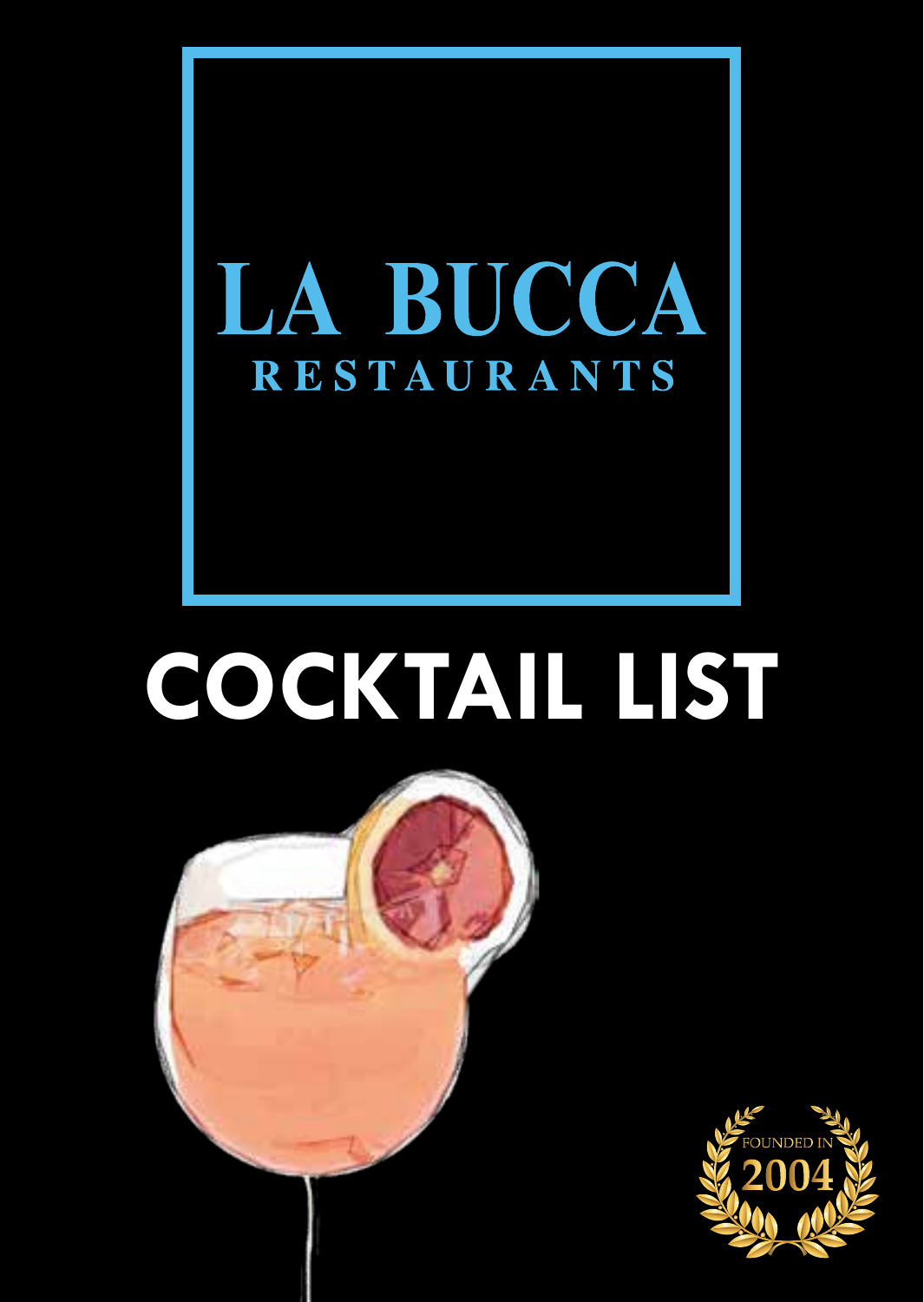# **PROSECCO COCKTAILS**

### **8.25**

#### **Bellini**

Viniera Serena mixed with white peach puree

### **Rossini**

Viniera Serena mixed with raspberry puree

#### **Limoni**

Viniera Serena mixed with limoncello liqueur

**Meloni**  Viniera Serena mixed with watermelon puree

### **GIN**

| <b>Gordon's Pink Gin &amp; Tonic</b>                                                                 | 8.50 |
|------------------------------------------------------------------------------------------------------|------|
| Served over ice with fresh strawberries                                                              |      |
| <b>Hendrick's Gin &amp; Fevertree Elderflower Tonic</b><br>Served over ice with a ribbon of cucumber | 9.25 |
| <b>Brockman's Gin &amp; Tonic</b><br>Served over ice with blueberries & fresh grapefruit peel        | 9.25 |
| Drumshanbo Gunpowder Gin                                                                             | 9.25 |
| Served with pink grapefruit, ice & tonic                                                             |      |
| Dingle Gin & Tonic                                                                                   | 9.25 |
| Served over ice with a wedge of fresh orange                                                         |      |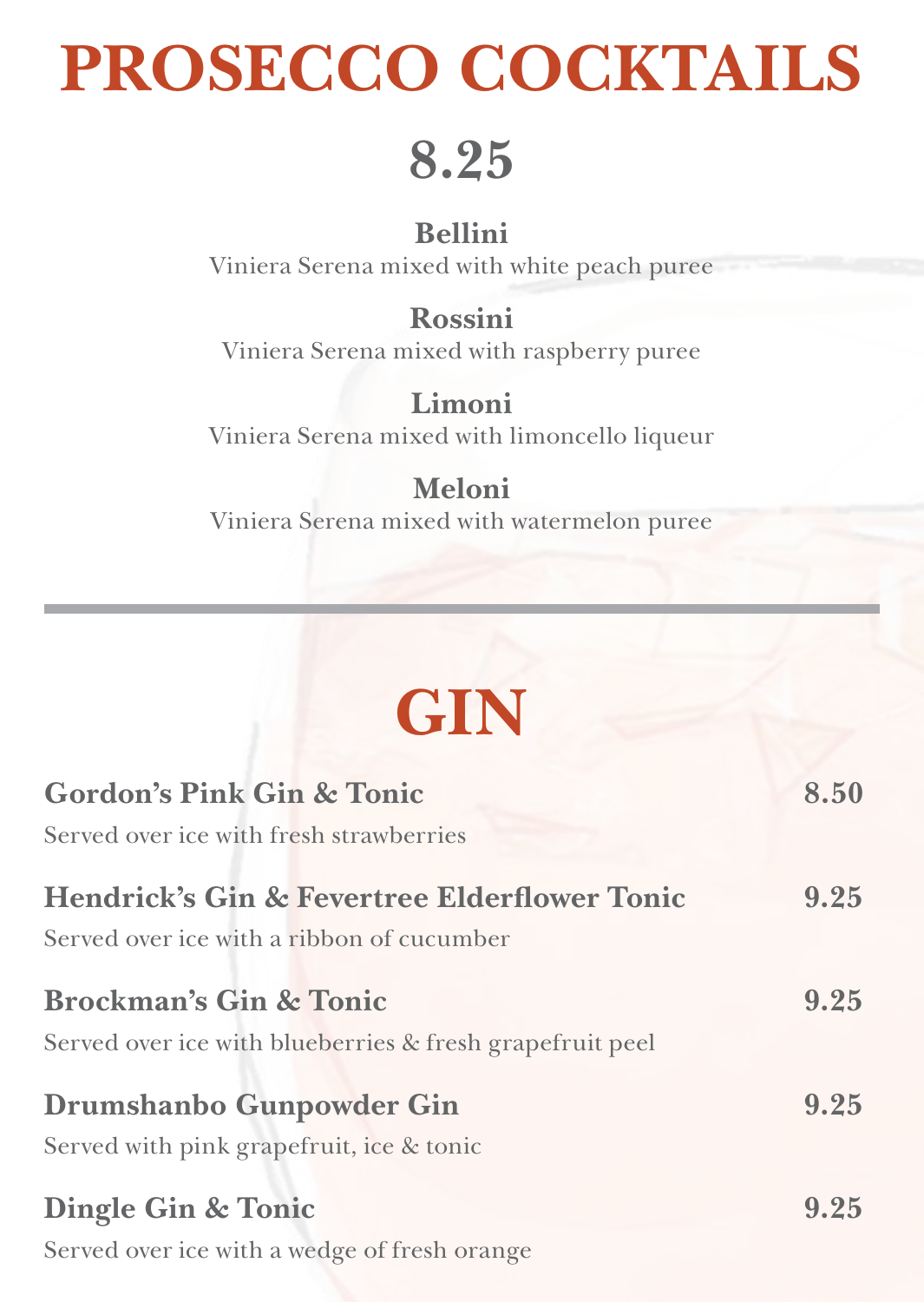# **COCKTAILS**

| <b>Aperol Spritz</b>                                                       | 9.50  |
|----------------------------------------------------------------------------|-------|
| Aperol bitters over ice with prosecco, soda water & orange wedge           |       |
| <b>Classic Mojito</b>                                                      | 9.80  |
| Bacardi, mint, soda water & lime served with a sprig of fresh mint         |       |
| Cosmopolitan                                                               | 10.50 |
| Vodka, Cointreau, cranberry & lime juice, with a twist of orange           |       |
| <b>Passion Fruit Mojito</b>                                                | 10.50 |
| Bacardi, mint, passion fruit puree, fresh passion fruit, soda water & lime |       |
| <b>Sex on The Beach</b>                                                    | 10.70 |
| Vodka, Archer's peach schnapps, cranberry & orange juice                   |       |
| <b>Porn Star Martini</b>                                                   | 10.90 |
| Vodka, passion fruit puree, orange juice, lime juice, sugar cane syrup,    |       |
| vanilla essence & egg white. Served with a shot of prosecco                |       |
| <b>French Porn Star Martini</b>                                            | 10.90 |
| Vodka, Chambord, cranberry juice, raspberry puree, lime juice, sugar cane  |       |
| & egg white. Served with a shot of prosecco                                |       |

**Espresso Martini 10.50** Vodka, Tia Maria & iced espresso

## **SUMMER BLUSH 9.50**

Rose wine, cranberry & strawberry juice, lime & fresh mint